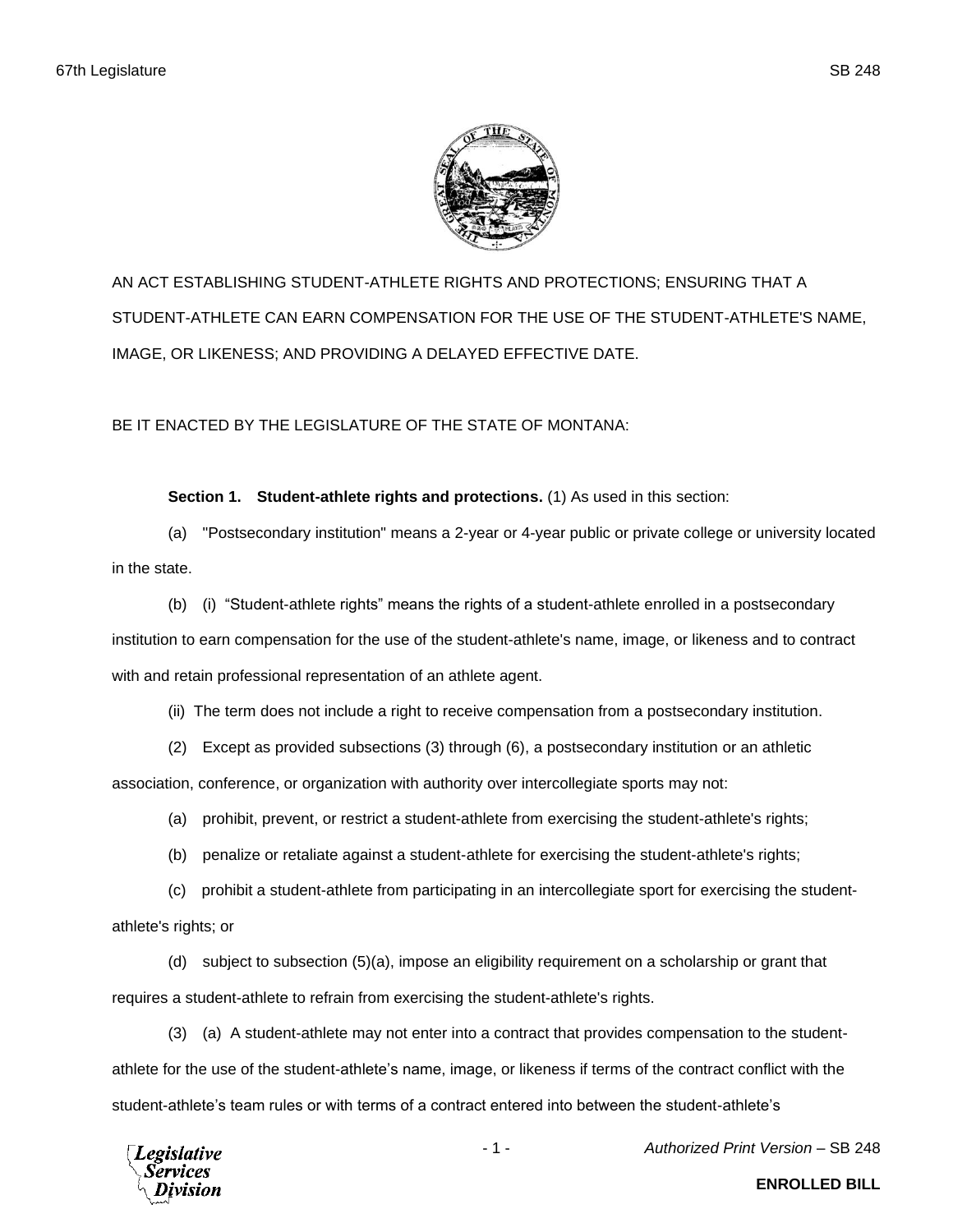postsecondary institution and a third party, except the team rules or a contract entered into between the postsecondary institution and a third party may not prevent a student-athlete from earning compensation for the use of the student-athlete's name, image, or likeness when not engaged in official team activities.

(b) A student-athlete who enters into a contract that provides compensation to the student-athlete for the use of the student-athlete's name, image, or likeness shall disclose the contract to an official of the postsecondary institution if the student-athlete is a team member or, if the student-athlete is not a team member, at the time the student-athlete seeks to become a team member.

(c) If a postsecondary institution asserts that the terms of the contract conflict with the team rules or with terms of a contract entered into between the student-athlete's postsecondary institution and a third party, the unit shall disclose the specific rules or terms asserted to be in conflict to the student-athlete or to the student-athlete's professional representative or athlete agent if the student-athlete is represented.

(4) A postsecondary institution or an athletic association, conference, or organization with authority over intercollegiate sports may not provide to a prospective or current student-athlete compensation for use of the student-athlete's name, image, or likeness.

(5) A postsecondary school may:

(a) include provisions in scholarship agreements allowing the postsecondary school to use the athlete's name, image, and likeness;

(b) prohibit the use of an athlete's name, image, and likeness on school property, at school functions, or in any advertising material distributed or placed on school property;

(c) serve as an agent for the athlete to manage any contract using an athlete's name, image, and likeness; or

(d) do any combination of subsections  $(5)(a)$  through  $(5)(c)$ .

(6) Nothing in this section prohibits a postsecondary institution from establishing or enforcing a conduct code that is applicable to all students enrolled at the unit.

**Section 2. Codification instruction.** [Section 1] is intended to be codified as an integral part of Title 20, chapter 1, part 2, and the provisions of Title 20, chapter 1, part 2, apply to [section 1].



- 2 - *Authorized Print Version* – SB 248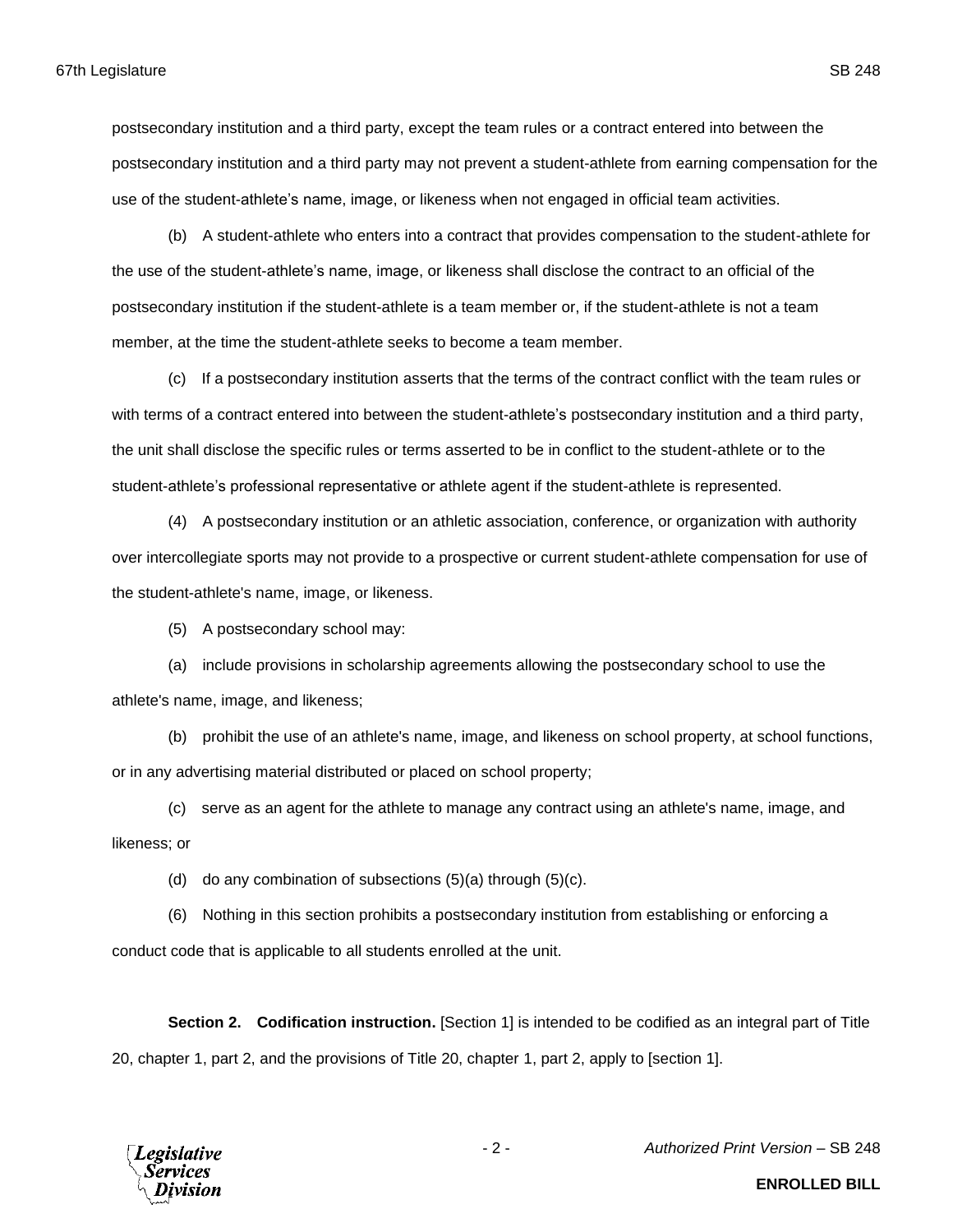**Section 3. Effective date.** [This act] is effective June 1, 2023.

- END -



## **ENROLLED BILL**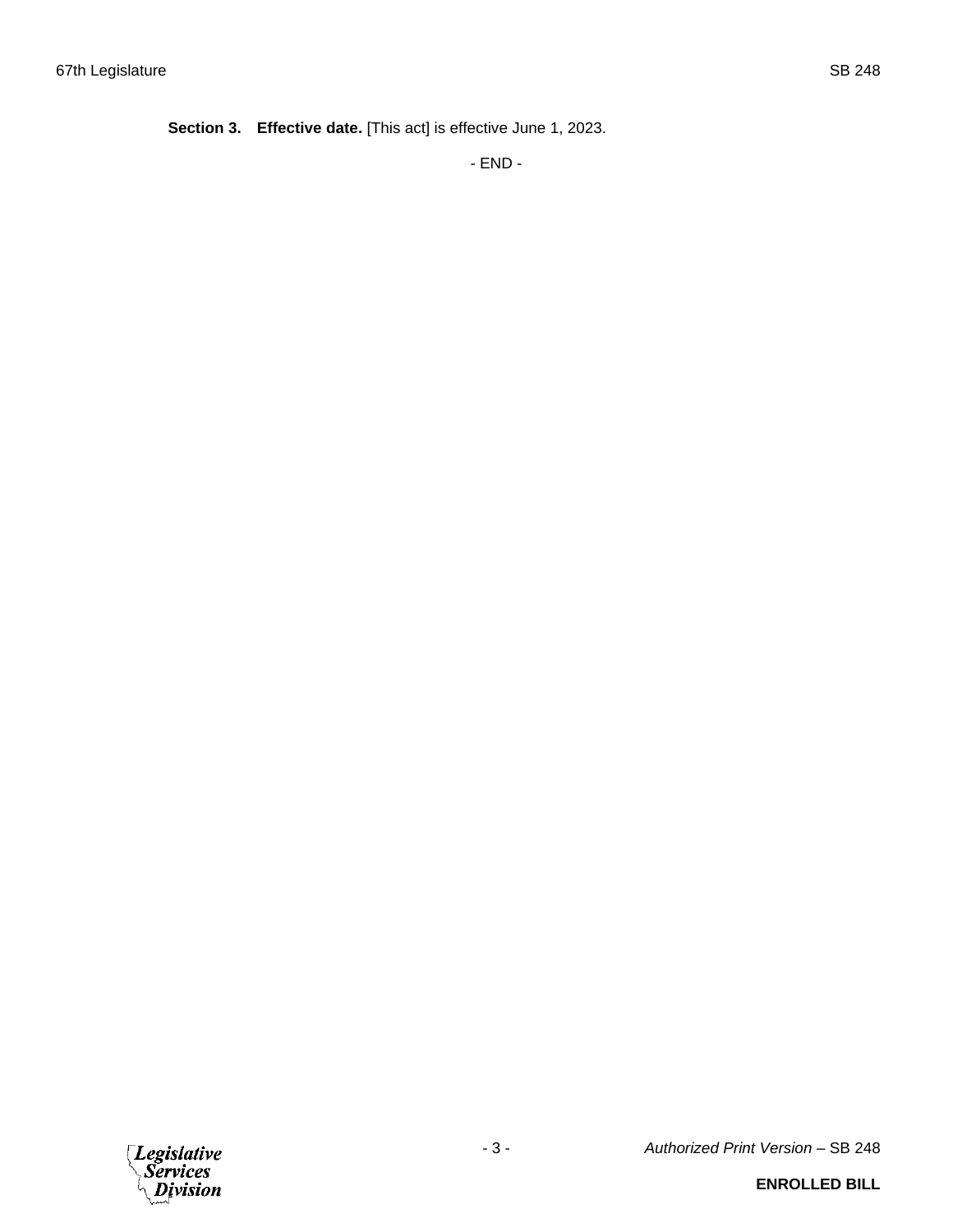I hereby certify that the within bill,

SB 248, originated in the Senate.

Secretary of the Senate

President of the Senate

| Signed this |        |
|-------------|--------|
| $\Omega$    | 111'11 |
|             |        |

\_\_\_\_\_\_\_\_\_\_\_\_\_\_\_\_\_\_\_\_\_\_\_\_\_\_\_\_\_\_\_\_\_\_\_\_\_\_\_\_\_\_\_

\_\_\_\_\_\_\_\_\_\_\_\_\_\_\_\_\_\_\_\_\_\_\_\_\_\_\_\_\_\_\_\_\_\_\_\_\_\_\_\_\_\_\_

Speaker of the House

| Sianed this |  |
|-------------|--|
| $\Omega$    |  |

\_\_\_\_\_\_\_\_\_\_\_\_\_\_\_\_\_\_\_\_\_\_\_\_\_\_\_\_\_\_\_\_\_\_\_\_\_\_\_\_\_\_\_